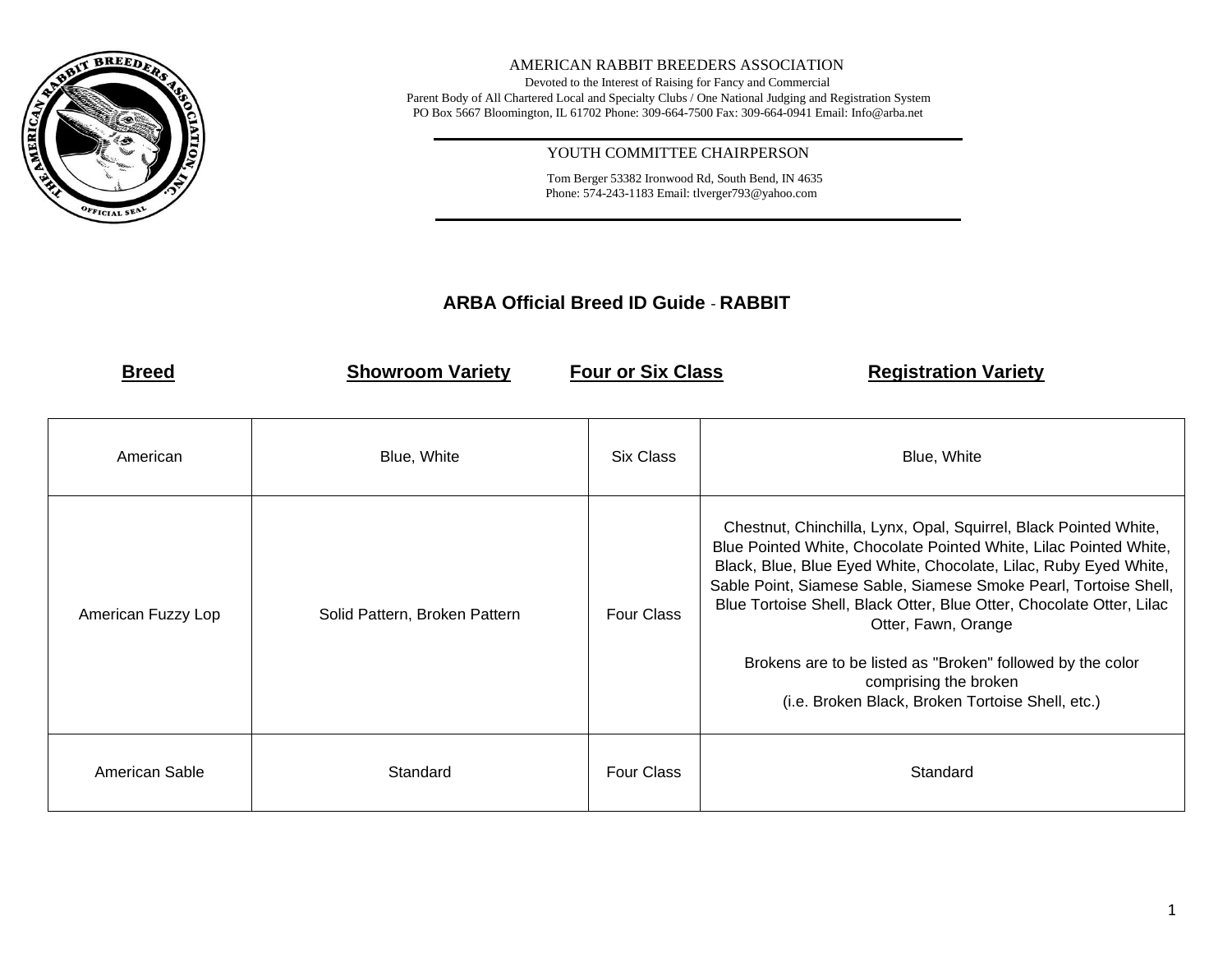| English Angora | Colored, White | <b>Four Class</b> | Black Pointed White, Blue Pointed White, Chocolate Pointed White,<br>Lilac Pointed White, Blue Eyed White, Ruby Eyed White, Chinchilla,<br>Chocolate Chinchilla, Lilac Chinchilla, Squirrel, Chestnut,<br>Chocolate Agouti, Copper, Lynx, Opal, Black, Blue, Chocolate,<br>Lilac, Sable Pearl, Black Pearl, Blue Pearl, Chocolate Pearl,<br>Lilac Pearl, Sable, Seal, Smoke Pearl, Blue Tortoiseshell,<br>Chocolate Tortoiseshell, Lilac Tortoiseshell, Tortoiseshell,<br>Blue Steel, Chocolate Steel, Lilac Steel, Steel, Cream, Fawn, Red                                                                                                                                      |
|----------------|----------------|-------------------|----------------------------------------------------------------------------------------------------------------------------------------------------------------------------------------------------------------------------------------------------------------------------------------------------------------------------------------------------------------------------------------------------------------------------------------------------------------------------------------------------------------------------------------------------------------------------------------------------------------------------------------------------------------------------------|
| French Angora  | Colored, White | <b>Four Class</b> | Black Pointed White, Blue Pointed White, Chocolate Pointed White,<br>Lilac Pointed White, Blue Eyed White, Ruby Eyed White, Chinchilla,<br>Chocolate Chinchilla, Lilac Chinchilla, Squirrel, Chestnut,<br>Chocolate Agouti, Copper, Lynx, Opal, Black, Blue, Chocolate,<br>Lilac, Sable Pearl, Black Pearl, Blue Pearl, Chocolate Pearl,<br>Lilac Pearl, Sable, Seal, Smoke Pearl, Blue Tortoiseshell,<br>Chocolate Tortoiseshell, Lilac Tortoiseshell, Tortoiseshell,<br>Blue Steel, Chocolate Steel, Lilac Steel, Steel, Cream, Fawn, Red,<br>Brokens are to be listed as "Broken" followed by the color<br>comprising the broken (i.e. Broken Black, Broken Chinchilla, etc.) |
| Satin Angora   | Colored, White | <b>Four Class</b> | Black Pointed White, Blue Pointed White, Chocolate Pointed White,<br>Lilac Pointed White, Blue Eyed White, Ruby Eyed White, Chinchilla,<br>Chocolate Chinchilla, Lilac Chinchilla, Squirrel, Chestnut,<br>Chocolate Agouti, Copper, Lynx, Opal, Black, Blue, Chocolate,<br>Lilac, Sable Pearl, Black Pearl, Blue Pearl, Chocolate Pearl,<br>Lilac Pearl, Sable, Seal, Smoke Pearl, Blue Tortoiseshell,<br>Chocolate Tortoiseshell, Lilac Tortoiseshell, Tortoiseshell,<br>Blue Steel, Chocolate Steel, Lilac Steel, Steel, Cream, Fawn, Red<br>Brokens are to be listed as "Broken" followed by the color<br>comprising the broken (i.e. Broken Black, Broken Chinchilla, etc.)  |
| Giant Angora   | Standard       | <b>Six Class</b>  | Standard                                                                                                                                                                                                                                                                                                                                                                                                                                                                                                                                                                                                                                                                         |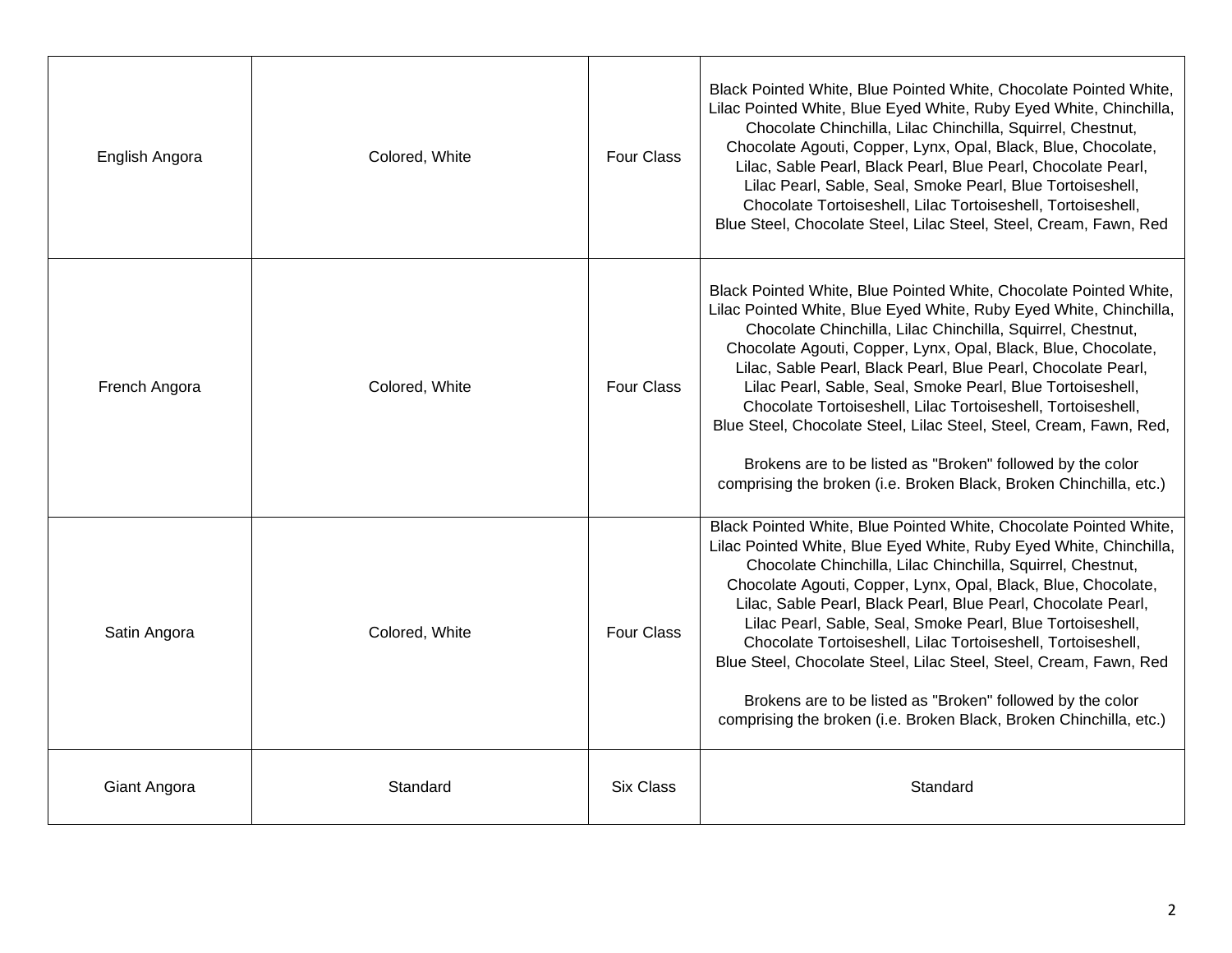| Argent Burn                | Standard                                                                                                         | <b>Six Class</b>  | Standard                                                                                                                                                                                                                                       |
|----------------------------|------------------------------------------------------------------------------------------------------------------|-------------------|------------------------------------------------------------------------------------------------------------------------------------------------------------------------------------------------------------------------------------------------|
| <b>Belgian Hare</b>        | Rufus, Tan                                                                                                       | <b>Four Class</b> | Rufus, Black Tan, Blue Tan, Chocolate Tan, Lilac Tan                                                                                                                                                                                           |
| Beveren                    | Black, Blue, White                                                                                               | <b>Six Class</b>  | Black, Blue, White                                                                                                                                                                                                                             |
| <b>Blanc de Hotot</b>      | Standard                                                                                                         | <b>Six Class</b>  | Standard                                                                                                                                                                                                                                       |
| <b>Britannia Petite</b>    | Black, Black Otter, Blue Eyed White, Broken,<br>Chestnut Agouti, Ruby Eyed White,<br>Sable Marten, Siamese Sable | Four Class        | Black, Black Otter, Blue Eyed White, Chestnut Agouti,<br>Ruby Eyed White, Sable Marten, Siamese Sable<br>Brokens are to be listed as "Broken" followed by the color<br>comprising the broken<br>(i.e. Broken Black, Broken Sable Marten, etc.) |
| Californian                | Standard                                                                                                         | <b>Six Class</b>  | Standard                                                                                                                                                                                                                                       |
| Champagne d'Argent         | Standard                                                                                                         | Six Class         | Standard                                                                                                                                                                                                                                       |
| <b>Checkered Giant</b>     | Black, Blue                                                                                                      | <b>Six Class</b>  | Black, Blue                                                                                                                                                                                                                                    |
| American Chinchilla        | Standard                                                                                                         | <b>Six Class</b>  | Standard                                                                                                                                                                                                                                       |
| Giant Chinchilla           | Standard                                                                                                         | <b>Six Class</b>  | Standard                                                                                                                                                                                                                                       |
| <b>Standard Chinchilla</b> | Standard                                                                                                         | Four Class        | Standard                                                                                                                                                                                                                                       |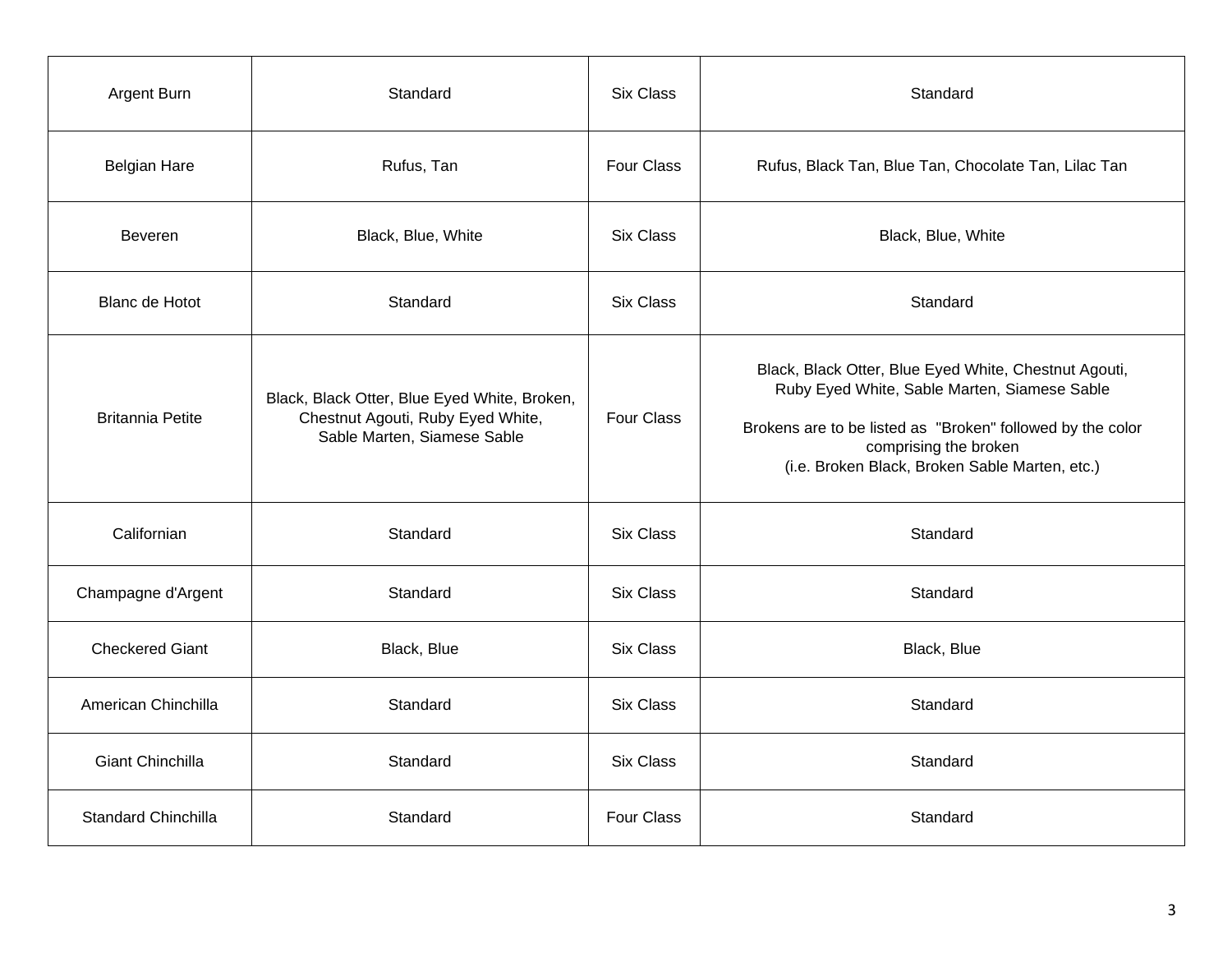| Cinnamon              | Standard                                                     | <b>Six Class</b>  | Standard                                                                                                                           |
|-----------------------|--------------------------------------------------------------|-------------------|------------------------------------------------------------------------------------------------------------------------------------|
| Creme d'Argent        | Standard                                                     | <b>Six Class</b>  | Standard                                                                                                                           |
| Dutch                 | Black, Blue, Chinchilla, Chocolate, Gray,<br>Steel, Tortoise | <b>Four Class</b> | Black, Blue, Chinchilla, Chocolate, Gray, Steel, Tortoise                                                                          |
| <b>Dwarf Hotot</b>    | Standard                                                     | <b>Four Class</b> | Black, Blue, Chocolate                                                                                                             |
| <b>Dwarf Papillon</b> | Black, Blue, Chocolate                                       | <b>Four Class</b> | Black, Blue, Chocolate                                                                                                             |
| <b>English Spot</b>   | Black, Blue, Chocolate, Gold, Gray, Lilac,<br>Tortoise       | <b>Four Class</b> | Black, Blue, Chocolate, Gold, Gray, Lilac, Tortoise                                                                                |
| <b>Flemish Giant</b>  | Black, Blue, Fawn, Light Gray, Sandy,<br>Steel Gray, White   | Six Class         | Black, Blue, Fawn, Light Gray, Sandy, Steel Gray, White                                                                            |
| Florida White         | Standard                                                     | <b>Four Class</b> | Standard                                                                                                                           |
| Harlequin             | Japanese, Magpie                                             |                   | Black Japanese, Blue Japanese, Chocolate Japanese,<br>Lilac Japanese, Black Magpie, Blue Magpie, Chocolate Magpie,<br>Lilac Magpie |
| Havana                | Black, Blue, Broken, Chocolate, Lilac                        | Four Class        | Black, Blue, Chocolate, Lilac, Broken Black, Broken Blue,<br>Broken Chocolate, Broken Lilac                                        |
| Himalayan             | Black, Blue, Chocolate, Lilac                                | <b>Four Class</b> | Black, Blue, Chocolate, Lilac                                                                                                      |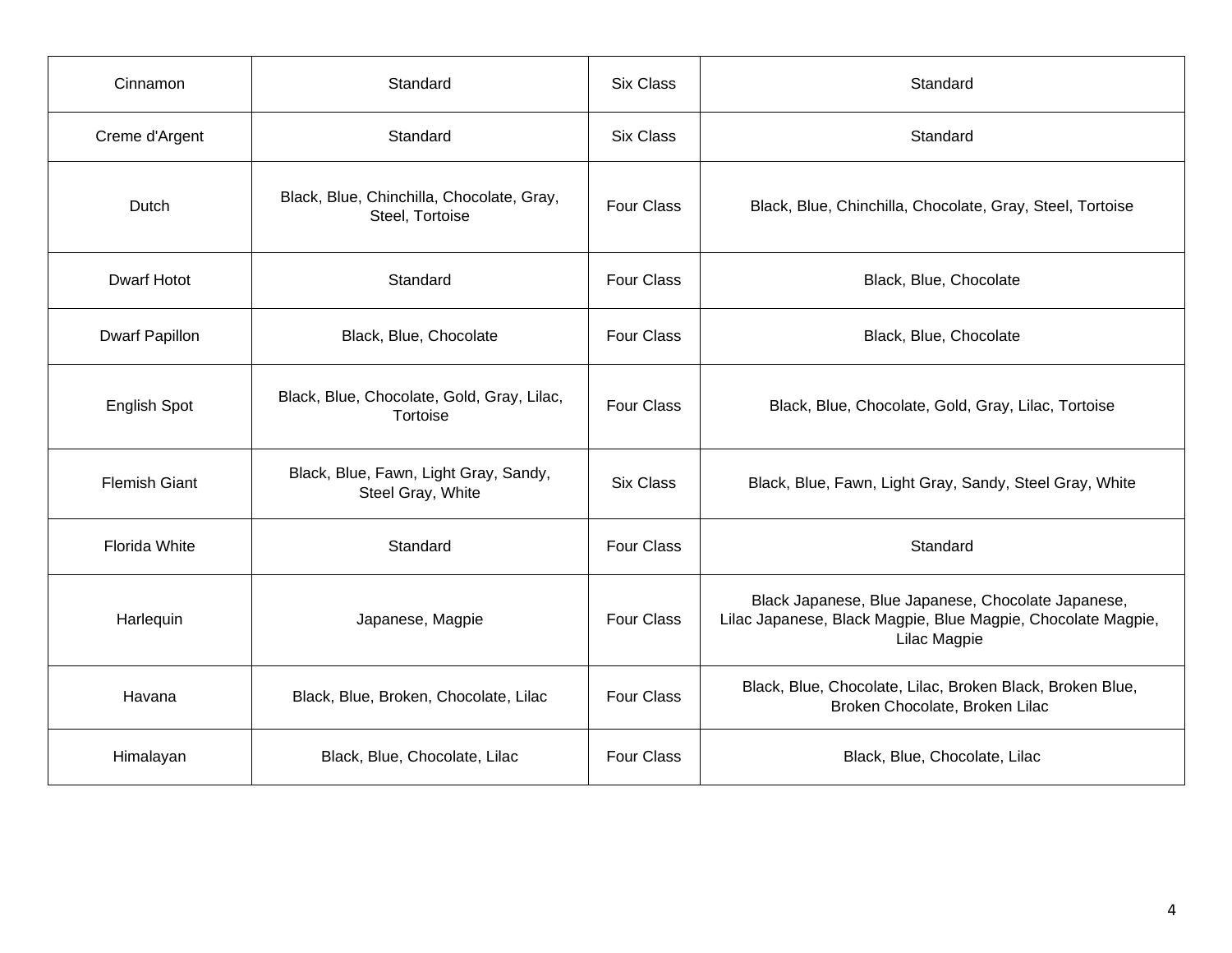| <b>Holland Lop</b> | Solid Pattern, Broken Pattern                                       | <b>Four Class</b> | Chestnut Agouti, Chocolate Agouti, Chinchilla,<br>Chocolate Chinchilla, Lynx, Opal, Squirrel, Black/Orange Tri-color,<br>Blue/Cream Tri-color, Chocolate/Orange Tri-color,<br>Lilac/Cream Tri-color, Black Pointed White, Blue Pointed White,<br>Chocolate Pointed White, Lilac Pointed White, Black, Blue,<br>Chocolate, Lilac, Blue Eyed White, Ruby Eyed White, Sable Point,<br>Siamese Sable, Seal, Smoke Pearl, Black Tortoise, Blue Tortoise,<br>Chocolate Tortoise, Lilac Tortoise, Black Otter, Blue Otter,<br>Chocolate Otter, Lilac Otter, Gold Tipped Black Steel,<br>Gold Tipped Blue Steel, Gold Tipped Chocolate Steel,<br>Gold Tipped Lilac Steel, Silver Tipped Black Steel,<br>Silver Tipped Blue Steel, Silver Tipped Chocolate Steel,<br>Silver Tipped Lilac Steel, Cream, Frosty, Orange, Red<br>Non Tri-colored brokens are to be listed as "Broken" followed by<br>the color comprising the broken<br>(i.e. Broken Black, Broken Chestnut Agouti, etc.) |
|--------------------|---------------------------------------------------------------------|-------------------|-------------------------------------------------------------------------------------------------------------------------------------------------------------------------------------------------------------------------------------------------------------------------------------------------------------------------------------------------------------------------------------------------------------------------------------------------------------------------------------------------------------------------------------------------------------------------------------------------------------------------------------------------------------------------------------------------------------------------------------------------------------------------------------------------------------------------------------------------------------------------------------------------------------------------------------------------------------------------------|
| Jersey Wooly       | Agouti, Any Other Variety, Broken, Self,<br>Shaded, Tan Pattern     | <b>Four Class</b> | Chestnut, Chinchilla, Opal, Squirrel, Black Pointed White,<br>Blue Pointed White, Black, Blue, Chocolate, Lilac,<br>Blue Eyed White, Ruby Eyed White, Blue Tortoise Shell,<br>Sable Point, Seal, Siamese Sable, Smoke Pearl, Tortoise Shell,<br>Black Otter, Blue Otter, Sable Marten, Smoke Pearl Marten,<br>Black Silver Marten, Blue Silver Marten, Chocolate Silver Marten,<br><b>Lilac Silver Marten</b><br>Brokens are to be listed as "Broken" followed by the color<br>comprising the broken<br>(i.e. Broken Black, Broken Tortoise Shell, etc.)                                                                                                                                                                                                                                                                                                                                                                                                                      |
| Lilac              | Standard                                                            | <b>Four Class</b> | Standard                                                                                                                                                                                                                                                                                                                                                                                                                                                                                                                                                                                                                                                                                                                                                                                                                                                                                                                                                                      |
| Lionhead           | Black, Ruby Eyed White, Tortoise,<br>Chocolate, Seal, Siamese Sable | <b>Four Class</b> | Black, Ruby Eyed White, Black Tortoise, Blue Tortoise,<br>Chocolate Tortoise, Lilac Tortoise, Chocolate, Seal,<br>Siamese Sable                                                                                                                                                                                                                                                                                                                                                                                                                                                                                                                                                                                                                                                                                                                                                                                                                                               |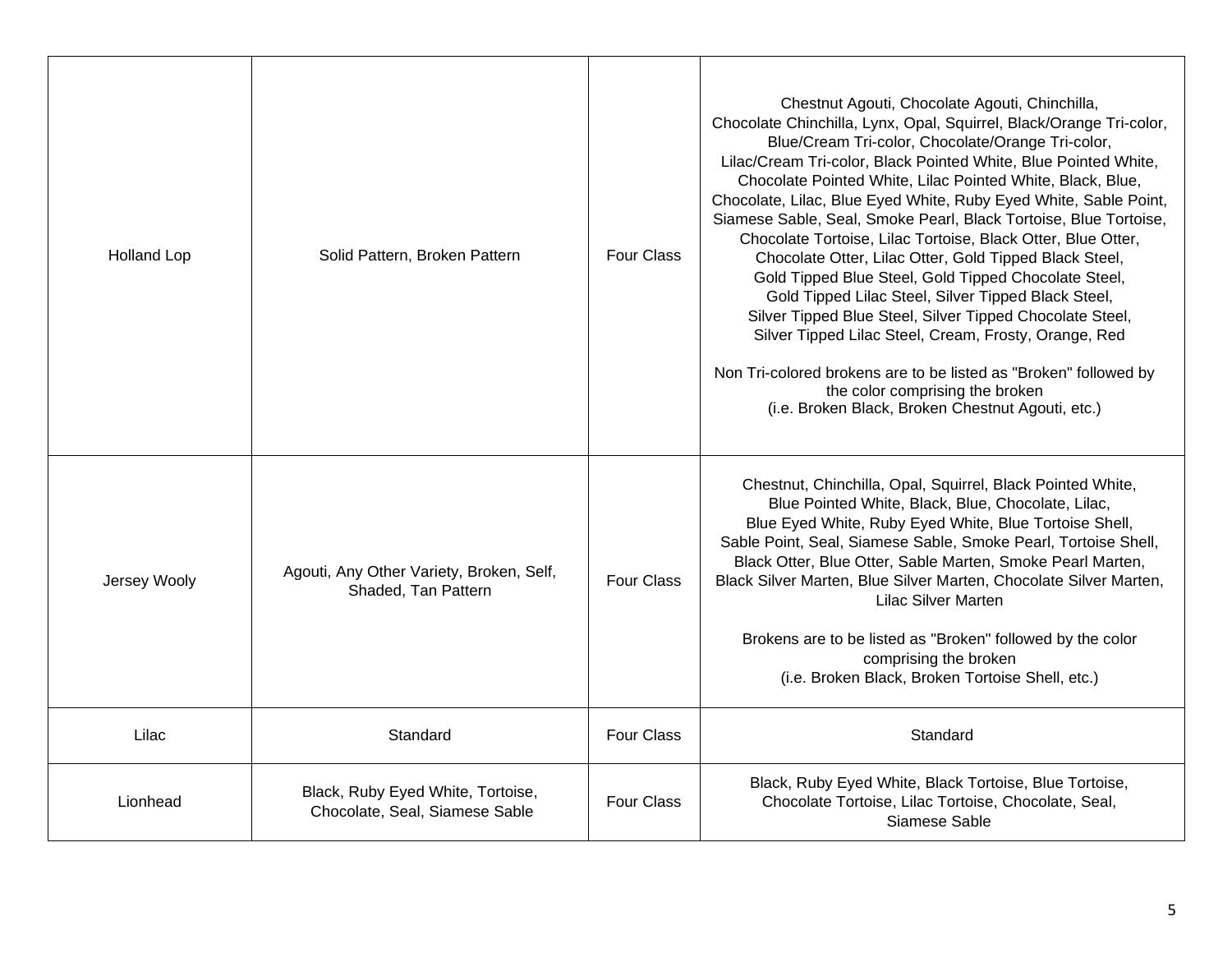| English Lop | Solid Pattern, Broken Pattern | Six Class | Black Chinchilla, Blue Chinchilla, Chocolate Chinchilla,<br>Lilac Chinchilla, Sable Chinchilla, Smoke Pearl Chinchilla,<br>Black Chestnut Agouti, Chocolate Chestnut Agouti, Lynx, Opal,<br>Black/Orange Tri-color, Blue/Fawn Tri-color,<br>Chocolate/Orange Tri-color, Lilac/Fawn Tri-color, Black, Blue,<br>Chocolate, Lilac, Blue Eyed White, Ruby Eyed White,<br>Black Frosted Pearl, Blue Frosted Pearl, Chocolate Frosted Pearl,<br>Lilac Frosted Pearl, Sable, Sable Point, Seal, Smoke Pearl,<br>Black Tortoise, Blue Tortoise, Chocolate Tortoise, Lilac Tortoise,<br>Black Silver (Fox), Blue Silver (Fox), Brown Silver (Fox),<br>Fawn Silver (Fox), Gold Tipped Black Steel,<br>Gold Tipped Blue Steel, Gold Tipped Chocolate Steel,<br>Gold Tipped Lilac Steel, Gold Tipped Sable Steel,<br>Gold Tipped Smoke Pearl Steel, Silver Tipped Black Steel,<br>Silver Tipped Blue Steel, Silver Tipped Chocolate Steel,<br>Silver Tipped Lilac Steel, Silver Tipped Sable Steel,<br>Silver Tipped Smoke Pearl Steel, Cream, Fawn, Orange, Red<br>Non Tri-colored brokens are to be listed as "Broken" followed by the<br>color comprising the broken (i.e. Broken Black, Broken Fawn, etc.) |
|-------------|-------------------------------|-----------|----------------------------------------------------------------------------------------------------------------------------------------------------------------------------------------------------------------------------------------------------------------------------------------------------------------------------------------------------------------------------------------------------------------------------------------------------------------------------------------------------------------------------------------------------------------------------------------------------------------------------------------------------------------------------------------------------------------------------------------------------------------------------------------------------------------------------------------------------------------------------------------------------------------------------------------------------------------------------------------------------------------------------------------------------------------------------------------------------------------------------------------------------------------------------------------------------|
| French Lop  | Solid Pattern, Broken Pattern | Six Class | Black Chinchilla, Blue Chinchilla, Chocolate Chinchilla,<br>Lilac Chinchilla, Sable Chinchilla, Smoke Pearl Chinchilla,<br>Black Chestnut Agouti, Chocolate Chestnut Agouti, Lynx, Opal,<br>Black/Orange Tri-color, Blue/Fawn Tri-color,<br>Chocolate/Orange Tri-color, Lilac/Fawn Tri-color, Black, Blue,<br>Chocolate, Lilac, Blue Eyed White, Ruby Eyed White,<br>Black Frosted Pearl, Blue Frosted Pearl, Chocolate Frosted Pearl,<br>Lilac Frosted Pearl, Sable, Sable Point, Seal, Smoke Pearl,<br>Black Tortoise, Blue Tortoise, Chocolate Tortoise, Lilac Tortoise,<br>Black Silver (Fox), Blue Silver (Fox), Brown Silver (Fox),<br>Fawn Silver (Fox), Gold Tipped Black Steel,<br>Gold Tipped Blue Steel, Gold Tipped Chocolate Steel,<br>Gold Tipped Lilac Steel, Gold Tipped Sable Steel,<br>Gold Tipped Smoke Pearl Steel, Silver Tipped Black Steel,<br>Silver Tipped Blue Steel, Silver Tipped Chocolate Steel,<br>Silver Tipped Lilac Steel, Silver Tipped Sable Steel,<br>Silver Tipped Smoke Pearl Steel, Cream, Fawn, Orange, Red<br>Non Tri-colored brokens are to be listed as "Broken" followed by the<br>color comprising the broken (i.e. Broken Black, Broken Fawn, etc.) |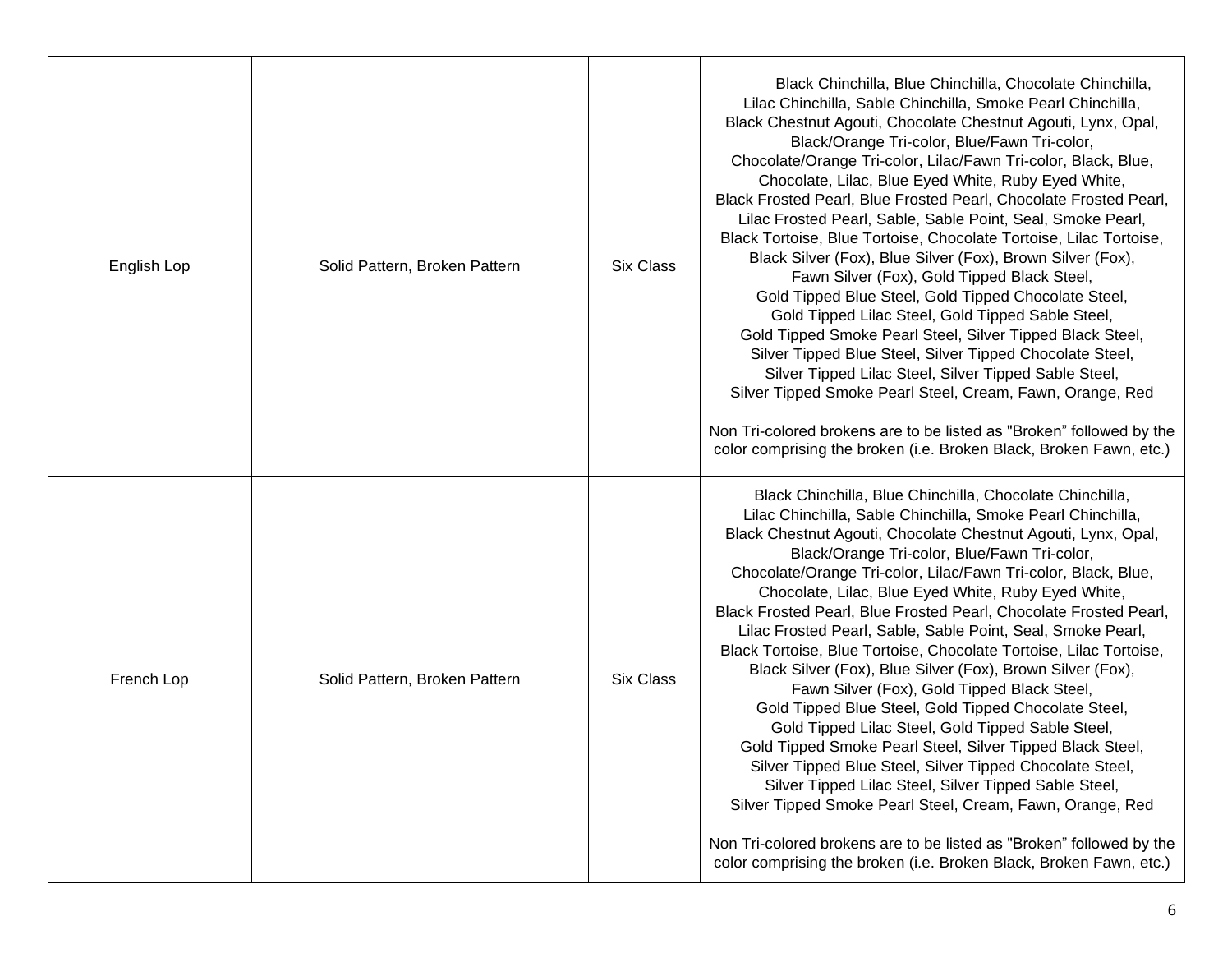| Mini Lop | Solid Pattern, Broken Pattern                                                                                                                                                                         | <b>Four Class</b> | Black Chinchilla, Blue Chinchilla, Chocolate Chinchilla,<br>Lilac Chinchilla, Sable Chinchilla, Smoke Pearl Chinchilla,<br>Black Chestnut Agouti, Chocolate Chestnut Agouti, Lynx, Opal,<br>Black/Orange Tri-color, Blue/Fawn Tri-color,<br>Chocolate/Orange Tri-color, Lilac/Fawn Tri-color,<br>Black Pointed White, Blue Pointed White,<br>Chocolate Pointed White, Lilac Pointed White, Black, Blue,<br>Chocolate, Lilac, Blue Eyed White, Ruby Eyed White,<br>Black Frosted Pearl, Blue Frosted Pearl, Chocolate Frosted Pearl,<br>Lilac Frosted Pearl, Sable, Sable Point, Seal, Smoke Pearl,<br>Black Tortoise, Blue Tortoise, Chocolate Tortoise, Lilac Tortoise,<br>Black Silver (Fox), Blue Silver(Fox), Brown Silver (Fox),<br>Fawn Silver (Fox), Gold Tipped Black Steel,<br>Gold Tipped Blue Steel, Gold Tipped Chocolate Steel,<br>Gold Tipped Lilac Steel, Gold Tipped Sable Steel,<br>Gold Tipped Smoke Pearl Steel, Silver Tipped Black Steel,<br>Silver Tipped Blue Steel, Silver Tipped Chocolate Steel,<br>Silver Tipped Lilac Steel, Silver Tipped Sable Steel,<br>Silver Tipped Smoke Pearl Steel, Cream, Fawn, Orange, Red<br>Non Tri-colored brokens are to be listed as "Broken" followed by the<br>color comprising the broken (i.e. Broken Black, Broken Fawn, etc.) |
|----------|-------------------------------------------------------------------------------------------------------------------------------------------------------------------------------------------------------|-------------------|------------------------------------------------------------------------------------------------------------------------------------------------------------------------------------------------------------------------------------------------------------------------------------------------------------------------------------------------------------------------------------------------------------------------------------------------------------------------------------------------------------------------------------------------------------------------------------------------------------------------------------------------------------------------------------------------------------------------------------------------------------------------------------------------------------------------------------------------------------------------------------------------------------------------------------------------------------------------------------------------------------------------------------------------------------------------------------------------------------------------------------------------------------------------------------------------------------------------------------------------------------------------------------------------|
| Mini Rex | Black, Blue, Blue Eyed White, Chocolate<br>Lilac, White, Sable, Sable Point, Seal,<br>Smoke Pearl, Tortoise, Castor, Chinchilla,<br>Lynx, Opal, Otter, Silver Marten, Himalayan,<br>Red, Broken Group | <b>Four Class</b> | Black, Blue, Blue Eyed White, Black/Orange Tri-color,<br>Blue/Fawn Tri-color, Chocolate/Orange Tri-color,<br>Lilac/Fawn Tri-color, Castor, Chinchilla, Chocolate,<br>Black Himalayan, Blue Himalayan, Lilac, Lynx, Opal, Black Otter,<br>Blue Otter, Chocolate Otter, Lilac Otter, Red, Sable, Sable Point,<br>Seal, Black Silver Marten, Blue Silver Marten,<br>Chocolate Silver Marten, Lilac Silver Marten, Smoke Pearl,<br>Tortoise, White<br>Non Tri-colored brokens are to be listed as "Broken" followed by the<br>color comprising the broken<br>(i.e. Broken Black, Broken Tortoise, etc.)                                                                                                                                                                                                                                                                                                                                                                                                                                                                                                                                                                                                                                                                                            |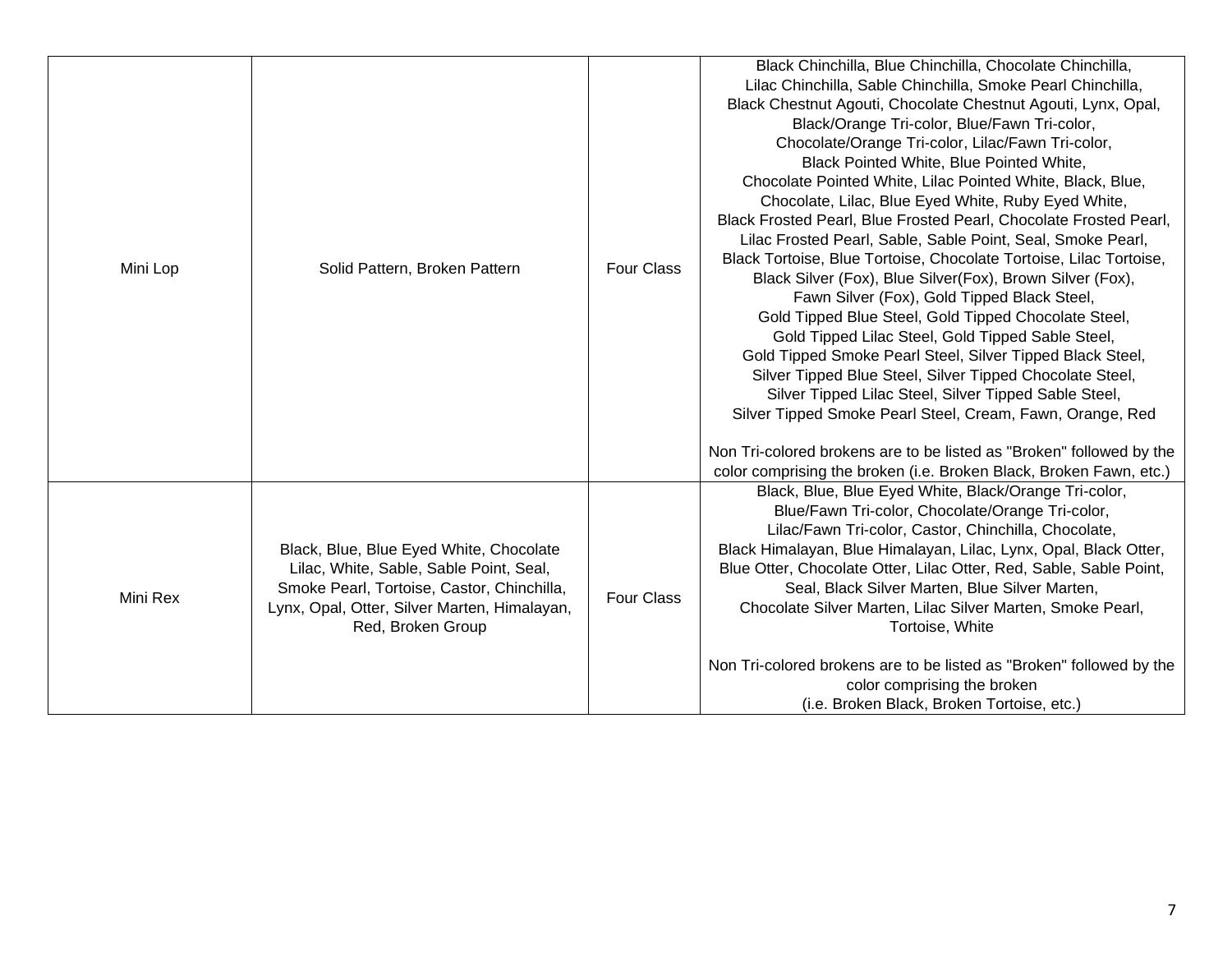| Mini Satin                                                                                                                                      | Black, Blue, Broken, Chinchilla, Chocolate,<br>Chocolate Agouti, Copper, Himalayan, Opal,<br>Otter, Red, Siamese, Silver Marten, Squirrel,<br>Tortoise, White                                                                                                                                           | <b>Four Class</b> | Black, Blue, Chinchilla, Chocolate, Chocolate Agouti, Copper,<br>Black Himalayan, Blue Himalayan, Chocolate Himalayan,<br>Lilac Himalayan, Opal, Black Otter, Blue Otter, Chocolate Otter,<br>Lilac Otter, Red, Black Siamese, Blue Siamese,<br>Chocolate Siamese, Lilac Siamese, Black Tortoise, Blue Tortoise,<br>Chocolate Tortoise, Lilac Tortoise, Black Silver Marten,<br>Blue Silver Marten, Chocolate Silver Marten, Lilac Silver Marten,<br>Squirrel, White<br>Brokens are to be listed as "Broken" followed by the color<br>comprising the broken (i.e. Broken Black, Broken Copper, etc.)                                                                                   |
|-------------------------------------------------------------------------------------------------------------------------------------------------|---------------------------------------------------------------------------------------------------------------------------------------------------------------------------------------------------------------------------------------------------------------------------------------------------------|-------------------|----------------------------------------------------------------------------------------------------------------------------------------------------------------------------------------------------------------------------------------------------------------------------------------------------------------------------------------------------------------------------------------------------------------------------------------------------------------------------------------------------------------------------------------------------------------------------------------------------------------------------------------------------------------------------------------|
| <b>Netherland Dwarf</b>                                                                                                                         | Black, Blue, Chocolate, Lilac,<br>Blue Eyed White, Ruby Eyed White,<br>Sable Point, Siamese Sable,<br>Siamese Smoke Pearl, Tortoise Shell,<br>Chestnut, Chinchilla, Lynx, Opal, Squirrel,<br>Otter, Sable Marten, Silver Marten,<br>Smoke Pearl Marten, Tans, Fawn,<br>Himalayan, Orange, Steel, Broken | <b>Four Class</b> | Black, Blue, Chocolate, Lilac, Blue Eyed White, Ruby Eyed White,<br>Sable Point, Siamese Sable, Siamese Smoke Pearl,<br>Tortoise Shell, Blue Tortoise Shell, Chestnut, Chinchilla, Lynx,<br>Opal, Squirrel, Black Otter, Blue Otter, Chocolate Otter, Lilac Otter,<br>Sable Marten, Black Silver Marten, Blue Silver Marten,<br>Chocolate Silver Marten, Lilac Silver Marten, Smoke Pearl Marten,<br>Black Tan, Blue Tan, Chocolate Tan, Lilac Tan, Fawn,<br>Black Himalayan, Blue Himalayan, Chocolate Himalayan,<br>Lilac Himalayan, Orange, Steel<br>Brokens are to be listed as "Broken" followed by the color<br>comprising the broken (i.e. Broken Black, Broken Chestnut, etc.) |
| New Zealand                                                                                                                                     | Black, Blue, Broken, Red, White                                                                                                                                                                                                                                                                         | <b>Six Class</b>  | Black, Blue, Red, White, Broken Black, Broken Blue, Broken Red                                                                                                                                                                                                                                                                                                                                                                                                                                                                                                                                                                                                                         |
| Palomino                                                                                                                                        | Golden, Lynx                                                                                                                                                                                                                                                                                            | <b>Six Class</b>  | Golden, Lynx                                                                                                                                                                                                                                                                                                                                                                                                                                                                                                                                                                                                                                                                           |
| Polish                                                                                                                                          | Black, Blue, Broken, Chocolate, Lilac,<br>Blue Eyed White, Ruby Eyed White                                                                                                                                                                                                                              | <b>Four Class</b> | Black, Blue, Chocolate, Lilac, Blue Eyed White, Ruby Eyed White,<br>Broken Black, Broken Blue, Broken Chocolate, Broken Lilac                                                                                                                                                                                                                                                                                                                                                                                                                                                                                                                                                          |
| Amber, Black, Blue, Broken Group,<br>Californian, Castor, Chinchilla,<br>Rex<br>Chocolate, Lilac, Lynx, Opal, Otter, Red,<br>Sable, Seal, White |                                                                                                                                                                                                                                                                                                         | <b>Four Class</b> | Amber, Black, Blue, Black/Orange Tri-color, Blue/Fawn Tri-color,<br>Chocolate/Orange Tri-color, Lilac Fawn Tri-color, Californian,<br>Castor, Chinchilla, Chocolate, Lilac, Lynx, Opal, Black Otter,<br>Blue Otter, Chocolate Otter, Lilac Otter, Red, Sable, Seal, White<br>Non Tri-colored brokens are to be listed as "Broken" followed by<br>the color comprising the broken<br>(i.e. Broken Black, Broken Lilac, etc.)                                                                                                                                                                                                                                                            |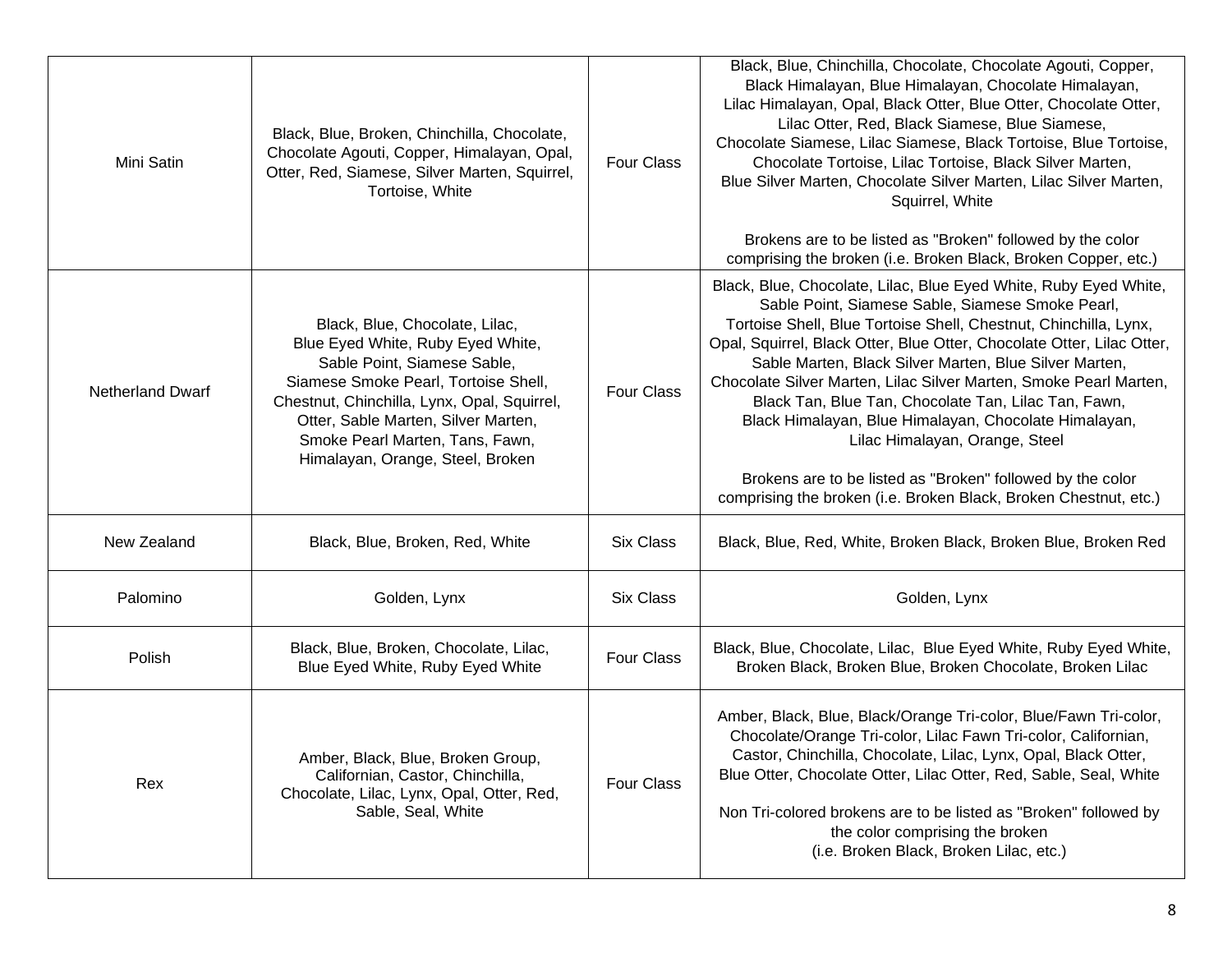| Rhinelander          | Black, Blue                                                                                             | <b>Four Class</b> | Black, Blue                                                                                                                                                                                                                                                               |
|----------------------|---------------------------------------------------------------------------------------------------------|-------------------|---------------------------------------------------------------------------------------------------------------------------------------------------------------------------------------------------------------------------------------------------------------------------|
| Satin                | Black, Blue, Broken Group, Californian,<br>Chinchilla, Chocolate, Copper, Otter, Red,<br>Siamese, White | Six Class         | Black, Blue, Californian, Chinchilla, Chocolate, Copper,<br>Black Otter, Blue Otter, Chocolate Otter, Lilac Otter, Red,<br>Siamese, White<br>Brokens are to be listed as "Broken" followed by the color<br>comprising the broken (i.e. Broken Black, Broken Copper, etc.) |
| Silver               | Black, Brown, Fawn                                                                                      | <b>Four Class</b> | Black, Brown, Fawn                                                                                                                                                                                                                                                        |
| <b>Silver Fox</b>    | Black, Chocolate                                                                                        | <b>Six Class</b>  | Black, Chocolate                                                                                                                                                                                                                                                          |
| <b>Silver Marten</b> | Black, Blue, Chocolate, Sable                                                                           |                   | Black, Blue, Chocolate, Sable                                                                                                                                                                                                                                             |
| Tan                  | Black, Blue, Chocolate, Lilac                                                                           |                   | Black, Blue, Chocolate, Lilac                                                                                                                                                                                                                                             |
| Thrianta             | Standard                                                                                                |                   | Standard                                                                                                                                                                                                                                                                  |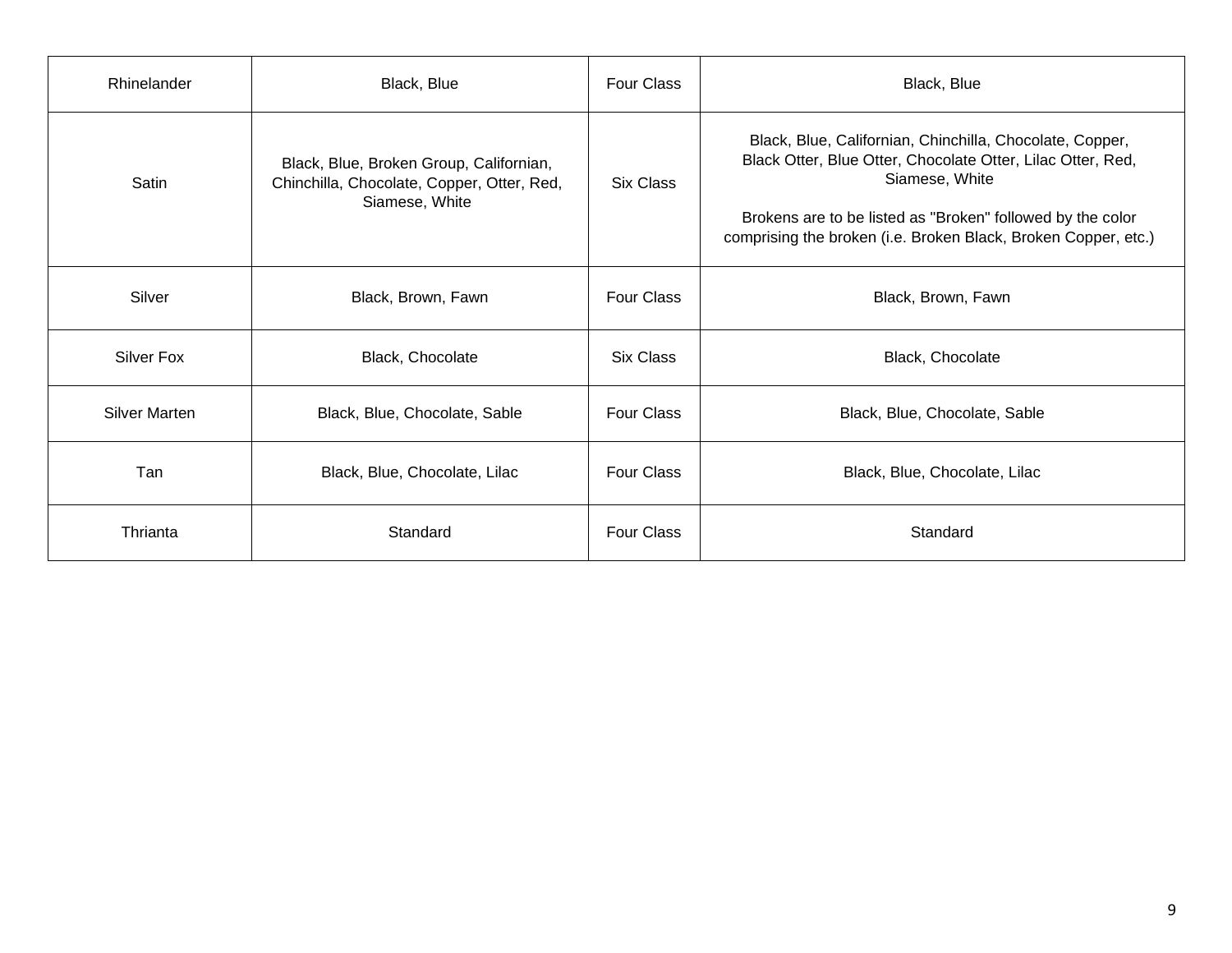## **Breed ID Guide – CAVY**

**Rightary Showroom Variety Four or Six Class Registration Variety** 

| Abyssinian       | Self, Agouti, Brindle, Roan,<br>Any Other Solid, Marked,<br>Tan Pattern, Cal Pattern                                                                                                                                                                                                        | <b>Six Class</b> | See American                                                                                                                                                                                                                                                                                                                                                                                                                                                                                                                                                                                                                                                                                                                                                                                                                                                                                                                                                                                                                                                                                                                                                                                                                                                                                                                                                                                                                                                                                                                                                                                                                                                                                                                                                                                                                                                                                                                                                                          |
|------------------|---------------------------------------------------------------------------------------------------------------------------------------------------------------------------------------------------------------------------------------------------------------------------------------------|------------------|---------------------------------------------------------------------------------------------------------------------------------------------------------------------------------------------------------------------------------------------------------------------------------------------------------------------------------------------------------------------------------------------------------------------------------------------------------------------------------------------------------------------------------------------------------------------------------------------------------------------------------------------------------------------------------------------------------------------------------------------------------------------------------------------------------------------------------------------------------------------------------------------------------------------------------------------------------------------------------------------------------------------------------------------------------------------------------------------------------------------------------------------------------------------------------------------------------------------------------------------------------------------------------------------------------------------------------------------------------------------------------------------------------------------------------------------------------------------------------------------------------------------------------------------------------------------------------------------------------------------------------------------------------------------------------------------------------------------------------------------------------------------------------------------------------------------------------------------------------------------------------------------------------------------------------------------------------------------------------------|
| Abyssinian Satin | Self, Agouti, Brindle, Roan,<br>Any Other Solid, Marked,<br>Tan Pattern, Cal Pattern                                                                                                                                                                                                        | <b>Six Class</b> | See American                                                                                                                                                                                                                                                                                                                                                                                                                                                                                                                                                                                                                                                                                                                                                                                                                                                                                                                                                                                                                                                                                                                                                                                                                                                                                                                                                                                                                                                                                                                                                                                                                                                                                                                                                                                                                                                                                                                                                                          |
| American         | Black, Cream, Red, White,<br>Any Other Self, Brindle, Roan,<br>Dilute Solid, Golden Solid,<br>Silver Solid, Dilute Agouti,<br>Golden Agouti, Silver Agouti,<br>Dalmatian, Dutch, Himalayan,<br>Tortoise Shell and White,<br>Broken Color and<br>Tortoise Shell, Tan Pattern,<br>Cal Pattern | <b>Six Class</b> | Beige, Black, Chocolate, Cream, Lilac, Red Eyed Orange, Red, White, Brindle, Gold,<br>Dilute Solid: Beige/Cream, Dilute Solid: Beige/Orange, Dilute Solid: Beige/White, Dilute Solid:<br>Beige/Gold, Dilute Solid: Black/Cream, Dilute Solid: Black/Gold,<br>Dilute Solid: Chocolate/Cream, Dilute Solid: Chocolate/Red, Dilute Solid: Chocolate/Gold<br>Dilute Solid: Chocolate/White, Dilute Solid: Lilac/Cream, Dilute Solid: Lilac/Orange,<br>Dilute Solid: Lilac/White, Dilute Solid: Lilac/Gold Golden Solid, Silver Solid, Dilute Agouti:<br>Beige/Orange, Dilute Agouti: Beige/Gold, Dilute Agouti: Beige/White,<br>Dilute Agouti: Black/Cream, Dilute Agouti: Black/Gold, Dilute Agouti: Chocolate/Cream,<br>Dilute Agouti: Chocolate/Red, Dilute Agouti: Chocolate/Cream, Dilute Agouti: Chocolate/Gold<br>Dilute Agouti: Lilac/Cream, Dilute Agouti: Lilac/Orange, Dilute Agouti: Lilac/White,<br>Dilute Agouti: Lilac/Gold, Golden Agouti, Silver Agouti, Dalmatian: Beige, Dalmatian: Black,<br>Dalmatian: Chocolate, Dalmatian: Cream, Dalmatian: Gold, Dalmatian: Lilac,<br>Dalmatian: Red Eyed Orange, Dalmatian: Red, Dutch: Beige, Dutch: Black, Dutch: Chocolate,<br>Dutch: Cream, Dutch: Gold, Dutch: Lilac, Dutch: Red Eyed Orange, Dutch: Red,<br>Dutch: Golden Solid, Dutch: Silver Solid, Dutch: Dilute Solid: Beige/Orange,<br>Dutch: Dilute Solid: Beige/Gold, Dutch: Dilute Solid: Beige/White,<br>Dutch: Dilute Solid: Black/Cream, Dutch: Dilute Solid: Black/Gold,<br>Dutch: Dilute Solid: Chocolate/Cream, Dutch: Dilute Solid: Chocolate/Red,<br>Dutch: Dilute Solid: Chocolate/White, Ditch: Dilute Solid: Chocolate/Gold,<br>Dutch: Dilute Solid: Lilac/Cream, Dutch; Dilute Solid: Lilac/Gold,<br>Dutch: Dilute Solid: Lilac/Orange, Dutch: Dilute Solid: Lilac/White, Dutch: Brindle,<br>Dutch: Golden Agouti, Dutch: Silver Agouti, Dutch: Dilute Agouti: Beige/Orange,<br>Dutch: Dilute Agouti: Beige/White, Dutch: Dilute Agouti: Black/Cream, |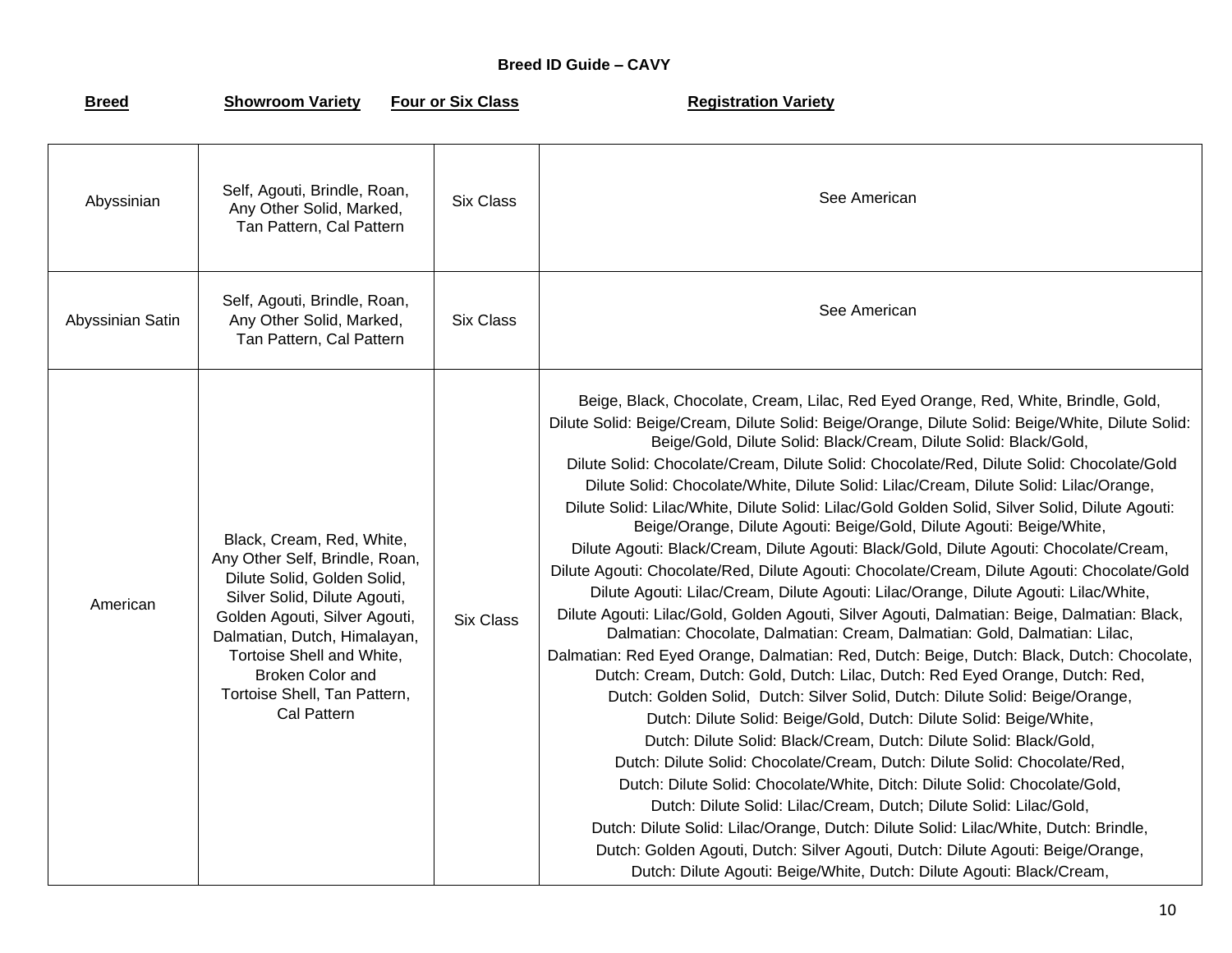|                |                                                                                                                                                                                      |                  | Dutch: Dilute Agouti: Beige/Gold, Dutch: Dilute Agouti: Chocolate/Cream,                                                                                                                                                                                                                                                                                                          |
|----------------|--------------------------------------------------------------------------------------------------------------------------------------------------------------------------------------|------------------|-----------------------------------------------------------------------------------------------------------------------------------------------------------------------------------------------------------------------------------------------------------------------------------------------------------------------------------------------------------------------------------|
|                |                                                                                                                                                                                      |                  | Dutch: Dilute Agouti: Chocolate/Red, Dutch: Dilute Agouti: Chocolate/Gold,                                                                                                                                                                                                                                                                                                        |
|                |                                                                                                                                                                                      |                  | Dutch: Dilute Agouti: Chocolate/White, Dutch: Dilute Agouti: Lilac/Cream,                                                                                                                                                                                                                                                                                                         |
|                |                                                                                                                                                                                      |                  | Dutch: Dilute Agouti: Lilac/Orange, Dutch: Dilute Agouti: Lilac/White,                                                                                                                                                                                                                                                                                                            |
|                |                                                                                                                                                                                      |                  | Dutch: Dilute Agouti: Lilac/Gold, Himalayan, Tortoise Shell, Tortoise Shell and White,                                                                                                                                                                                                                                                                                            |
| American       |                                                                                                                                                                                      |                  | Tan: Beige, Tan: Black, Tan: Slate, Tan: Chocolate, Tan: Lilac, Marten: Beige, Marten: Black,<br>Marten: Slate, Marten: Chocolate, Marten: Lilac, Otter: Beige, Otter: Black, Otter: Slate,<br>Otter: Chocolate, Otter: Lilac.<br>Cal: Beige/Cream, Cal: Beige/Gold, Cal: Beige/Orange, Cal: Beige/White,<br>Cal: Black/Cream, Cal: Black/Gold, Cal: Black/Red, Cal: Black/White, |
| -Continued-    |                                                                                                                                                                                      |                  | Cal: Chocolate/Cream, Cal: Chocolate/Gold, Cal: Chocolate/Red, Cal: Chocolate/White,                                                                                                                                                                                                                                                                                              |
|                |                                                                                                                                                                                      |                  | Cal: Lilac/Cream, Cal: Lilac/Gold, Cal: Lilac/Orange, Cal: Lilac/White                                                                                                                                                                                                                                                                                                            |
|                |                                                                                                                                                                                      |                  | Roans are to be listed as "Roan:" followed by the colors present<br>(e.g. Roan: Black; Roan: Golden Agouti) *Note - You do not need to list the white<br>hairs intermixed in the coat as this is what makes the animal a roan.                                                                                                                                                    |
|                |                                                                                                                                                                                      |                  | Brokens are to be listed as "Broken Color:" followed by the colors that comprise the broken<br>pattern (e.g. Broken Color: Chocolate, Red; Broken Color: Golden Agouti, Red, White, etc)                                                                                                                                                                                          |
| American Satin | Cream, Red, White,<br>Any Other Self, Agouti,<br>Intermixed Solids,<br>Ticked Solids,<br><b>Broken Color and</b><br>Tortoise Shell,<br>Any Other Marked,<br>Tan Pattern, Cal Pattern | <b>Six Class</b> | See American                                                                                                                                                                                                                                                                                                                                                                      |
| Coronet        | Self, Agouti, Broken Color,<br>Tortoise Shell and White,<br>Any Other Variety,<br>Tan Pattern, Cal Pattern                                                                           | <b>Six Class</b> | See American                                                                                                                                                                                                                                                                                                                                                                      |
| Peruvian       | Self, Agouti, Broken Color,<br>Tortoise Shell and White,<br>Any Other Variety,<br>Tan Pattern, Cal Pattern                                                                           | <b>Six Class</b> | See American                                                                                                                                                                                                                                                                                                                                                                      |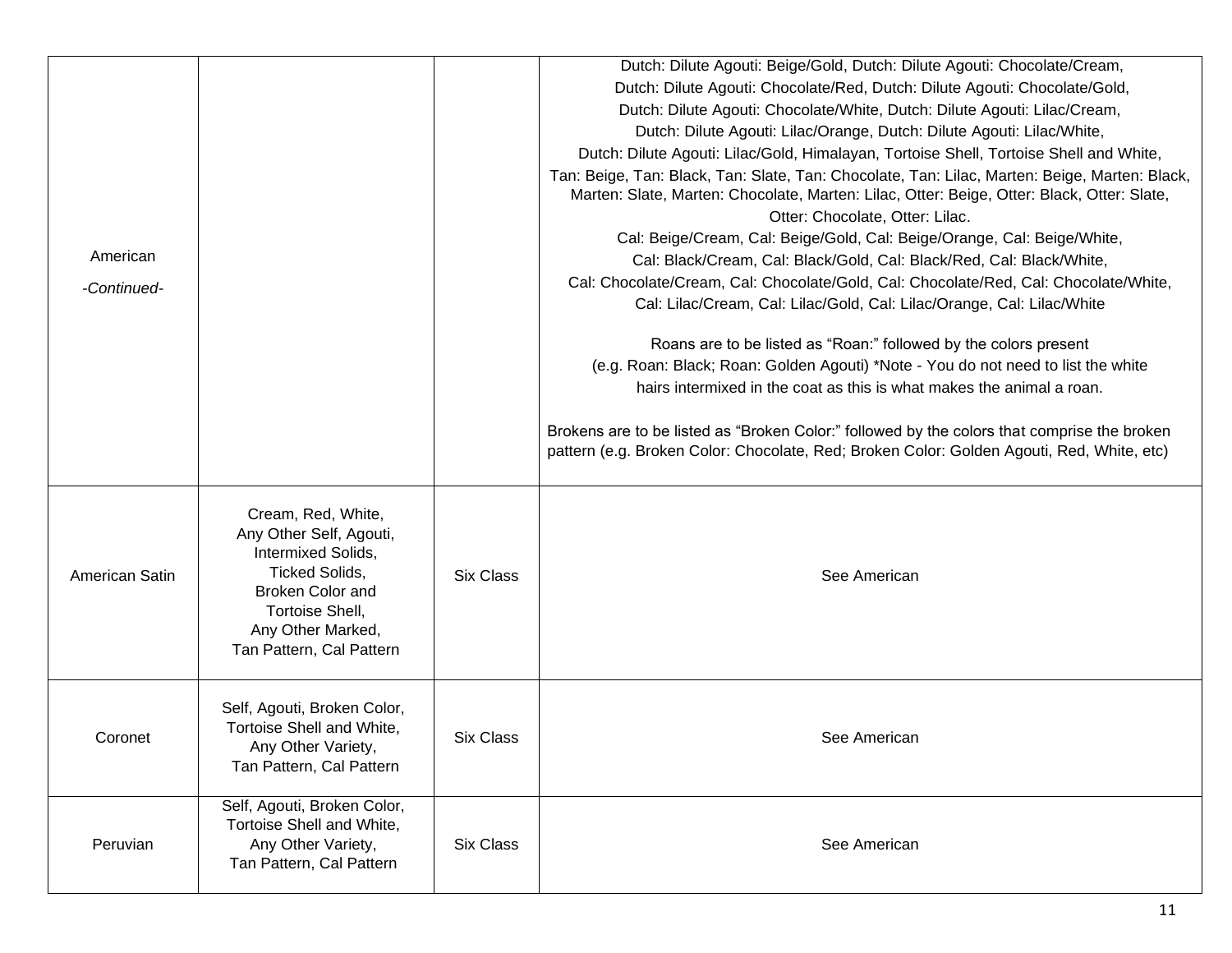| Peruvian Satin      | Self, Agouti, Broken Color,<br>Tortoise Shell and White,<br>Any Other Variety,<br>Tan Pattern, Cal Pattern                                     | <b>Six Class</b> | See American |
|---------------------|------------------------------------------------------------------------------------------------------------------------------------------------|------------------|--------------|
| Silkie              | Self, Agouti, Broken Color,<br>Tortoise Shell and White,<br>Any Other Variety,<br>Tan Pattern, Cal Pattern                                     | <b>Six Class</b> | See American |
| <b>Silkie Satin</b> | Self, Agouti, Broken Color,<br>Tortoise Shell and White,<br>Any Other Variety,<br>Tan Pattern, Cal Pattern                                     | <b>Six Class</b> | See American |
| Teddy               | Self, Agouti, Intermixed Solids,<br>Ticked Solids, Broken Color,<br>Tortoise Shell and White,<br>Any Other Marked,<br>Tan Pattern, Cal Pattern | <b>Six Class</b> | See American |
| <b>Teddy Satin</b>  | Self, Agouti, Solid,<br>Broken Color,<br>Tortoise Shell and White,<br>Any Other Marked,<br>Tan Pattern, Cal Pattern                            | <b>Six Class</b> | See American |
| Texel               | Self, Agouti, Broken Color,<br>Tortoise Shell and White,<br>Any Other Variety,<br>Tan Pattern, Cal Pattern                                     | <b>Six Class</b> | See American |